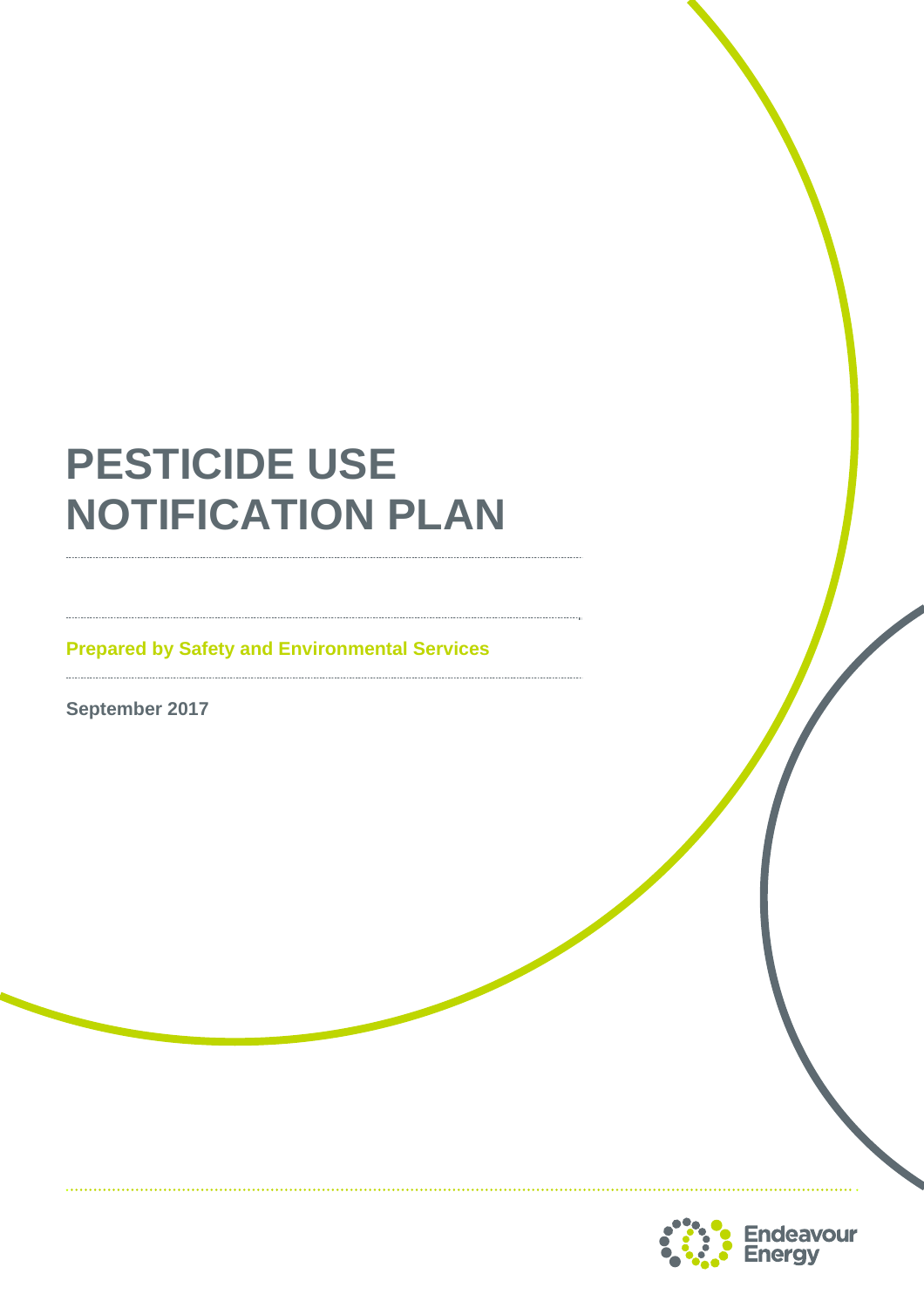# **Revisions**

| <b>Date</b>    | <b>Revision</b><br><b>Number</b> | Section(s)   Details of Revision                            |
|----------------|----------------------------------|-------------------------------------------------------------|
| November 2006  |                                  | <b>Draft for Community Consultation</b>                     |
| January 2007   |                                  | Final for public release                                    |
| May 2013       |                                  | General updates                                             |
| April 2014     |                                  | General updates                                             |
| September 2017 | 5                                | Update to Pesticides Regulation 2017 and<br>general updates |

#### **Disclaimer**

- 1 Endeavour Energy may change the information in this document without notice. All changes take effect on the date made by Endeavour Energy. **A print version is always an uncontrolled copy. Before using this document, please ensure that it is still current.**
- 2 This document may contain confidential information. Restrictions on the use and disclosure of confidential information by employees are set out in your contract of employment. Restrictions on the use and disclosure of confidential information by contractors are set out in your contract of engagement with Endeavour Energy. Subcontractors are bound by the confidentiality provisions set out in their contract with the contractor engaged by Endeavour Energy.

© 2017 Endeavour Energy

This plan is copyright. No part may be reproduced by any process without written permission, except as permitted under the Copyright Act

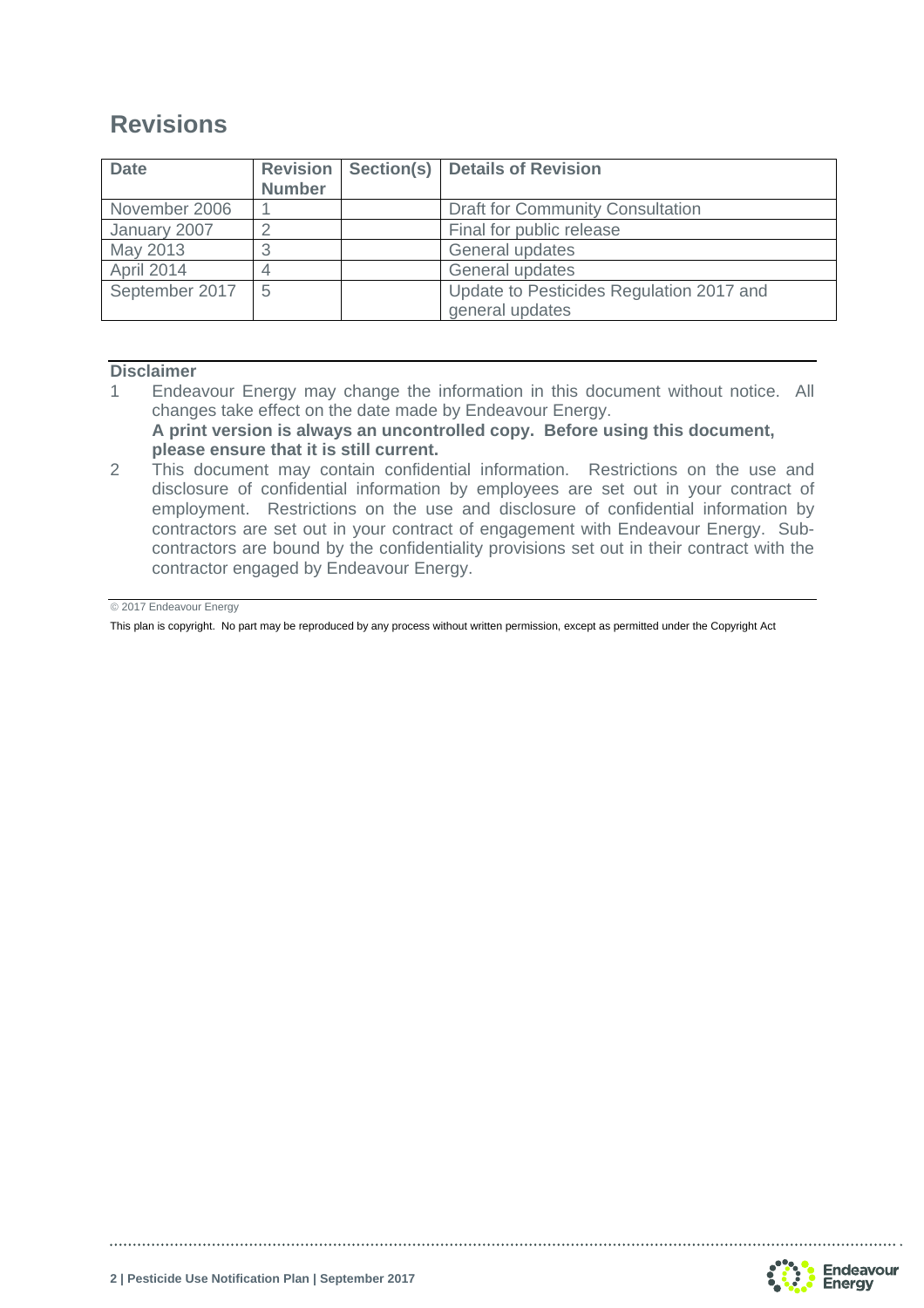## **Contents**

| 1.0 |                                                                             |  |
|-----|-----------------------------------------------------------------------------|--|
| 1.1 |                                                                             |  |
| 2.0 |                                                                             |  |
| 3.0 |                                                                             |  |
| 3.1 |                                                                             |  |
| 3.2 |                                                                             |  |
| 3.3 |                                                                             |  |
| 4.0 |                                                                             |  |
| 5.0 | How the community will be informed of the Plan and any future revisions  16 |  |
| 6.0 |                                                                             |  |
| 7.0 |                                                                             |  |
|     |                                                                             |  |



. . . . . . . . . . . . .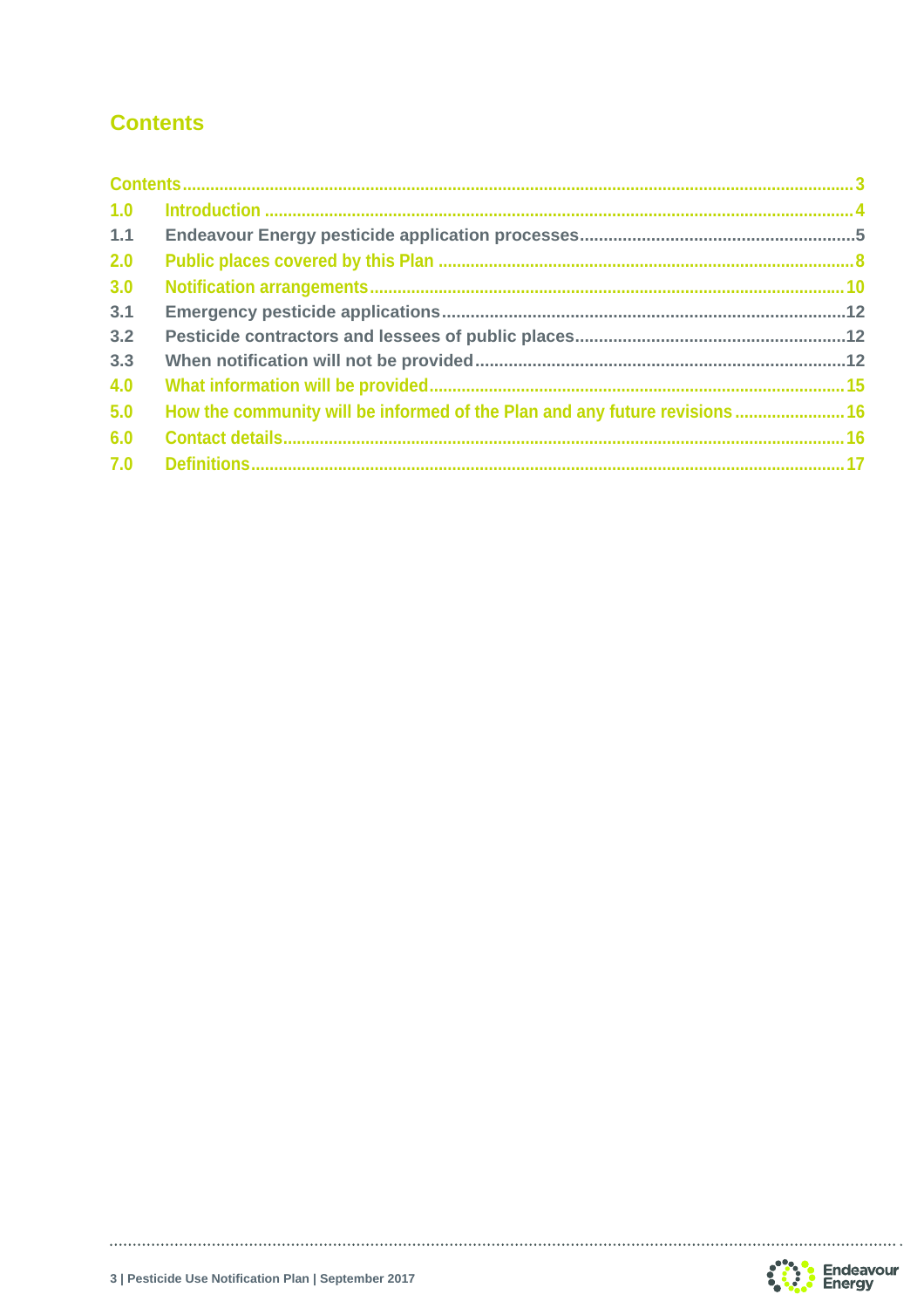## **1.0 Introduction**

Endeavour Energy is a "poles and wires" business responsible for the safe and reliable supply of electricity to 2.4 million people in households and businesses across Sydney's Greater West, the Blue Mountains, Southern Highlands, the Illawarra and the South Coast. The Endeavour Energy network is made up of 186 major substations, 416,000 power poles and street light columns and 32,000distribution substations bound together by nearly 50,000 kilometres of underground and overground cables.



Sixteen Endeavour Energy field service centres operate within our network, with staff whose key functions are to maintain the network, repair faults, respond to emergencies and service customers and developers in relation to customer connection and contestable projects.

As part of Endeavour Energy's maintenance programs, various pesticides are applied in order to protect assets and maintain public safety.

This Pesticide Use Notification Plan (the Plan) has been prepared in accordance with the requirements of the *Pesticides Regulation 2017*.

The aim of this Plan is to meet the community's general right to know about pesticide application in outdoor public places that are owned, controlled or whose use is shared by public authorities and to ensure that pesticides are applied to public places in a safe, responsible manner, thereby minimising harm to the community and the environment. The Plan sets out how and when Endeavour Energy will give public notice of the proposed use of pesticides by Endeavour Energy and/or its contractors in a prescribed public place that is owned by Endeavour Energy or, to the extent that Endeavour Energy is required to carry out

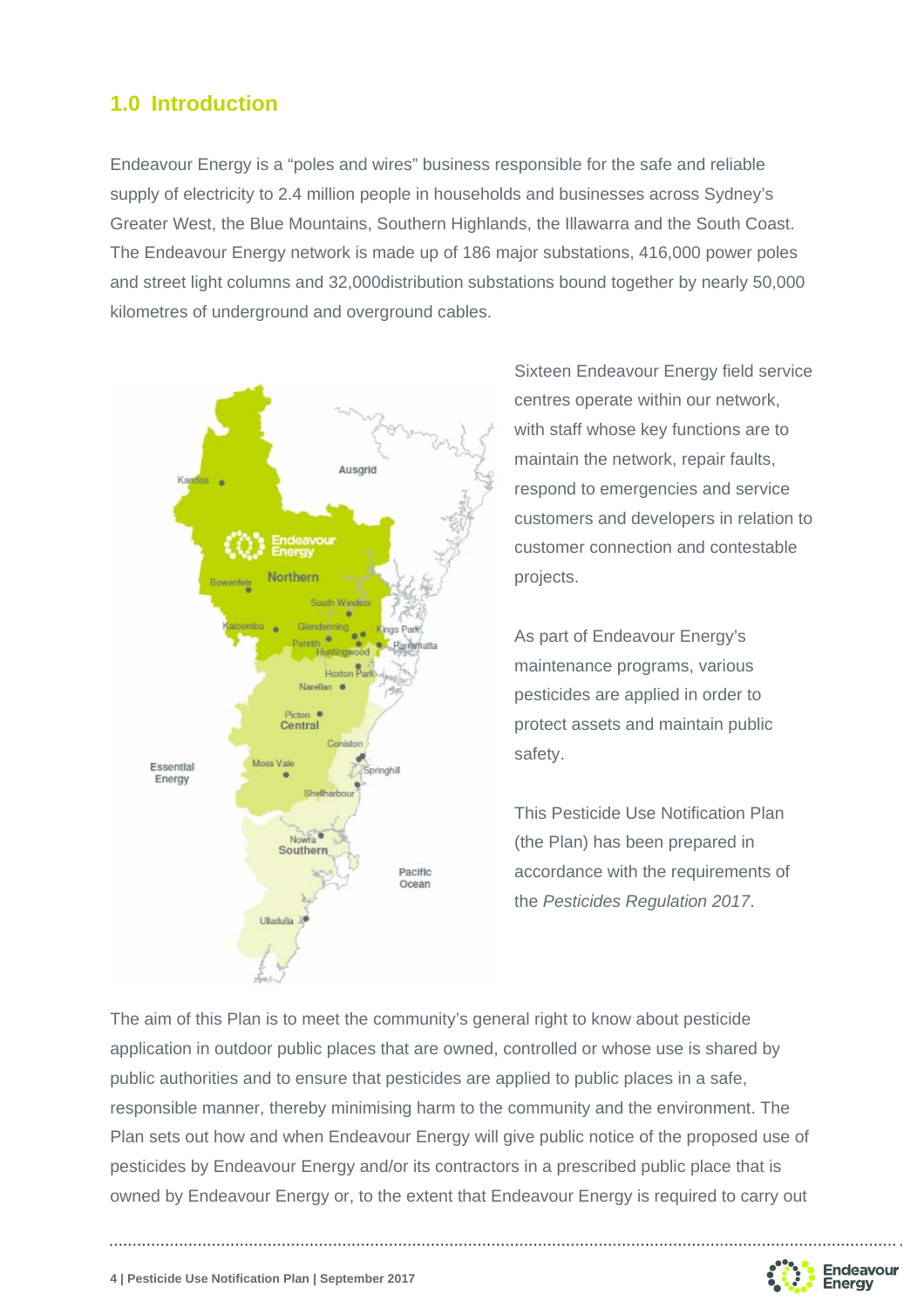its statutory functions in relation to such a place, controlled by Endeavour Energy. Accordingly, the Plan will allow members of the community to take action to avoid contact with pesticides, should they wish to do so.

The Plan describes:

- What public places are covered;
- Who regularly uses these public places and an estimate of the level of use by such persons;
- How and when Endeavour Energy will notify affected persons of proposed pesticide applications in public places (i.e. What notification arrangements will be used and what will be included in the notice);
- Situations where Endeavour Energy will be using pesticides in public places and will not be notifying the public;
- How the community can access this Plan and obtain more information about Endeavour Energy's notification arrangements;
- How future reviews of the Plan will be conducted; and
- Contact details for anyone wishing to discuss this Plan with Endeavour Energy.

#### **1.1 Endeavour Energy pesticide application processes**

Endeavour Energy and its qualified contractors use pesticides when necessary to control pests and weeds, to protect network assets from pest damage, to prevent impacts on adjacent land uses and to protect the users of public places from pests or potential danger from damaged network assets.

Endeavour Energy's pest management programs aim to apply best practice and minimise adverse impacts to the surrounding community and environment.

Endeavour Energy observes all relevant legislation and Codes of Practice when undertaking work using pesticides, including:

- The SafeWork NSW Code of Practice for the *Safe Use of Pesticides including Herbicides in Non-Agricultural Workplaces*;
- *Pesticides Act 1999*;
- *Pesticides Regulation 2017*;
- *Work Health and Safety Act 2011*;
- *Work Health and Safety Regulation 2011*; and
- *Protection of the Environment Operations Act 1997*.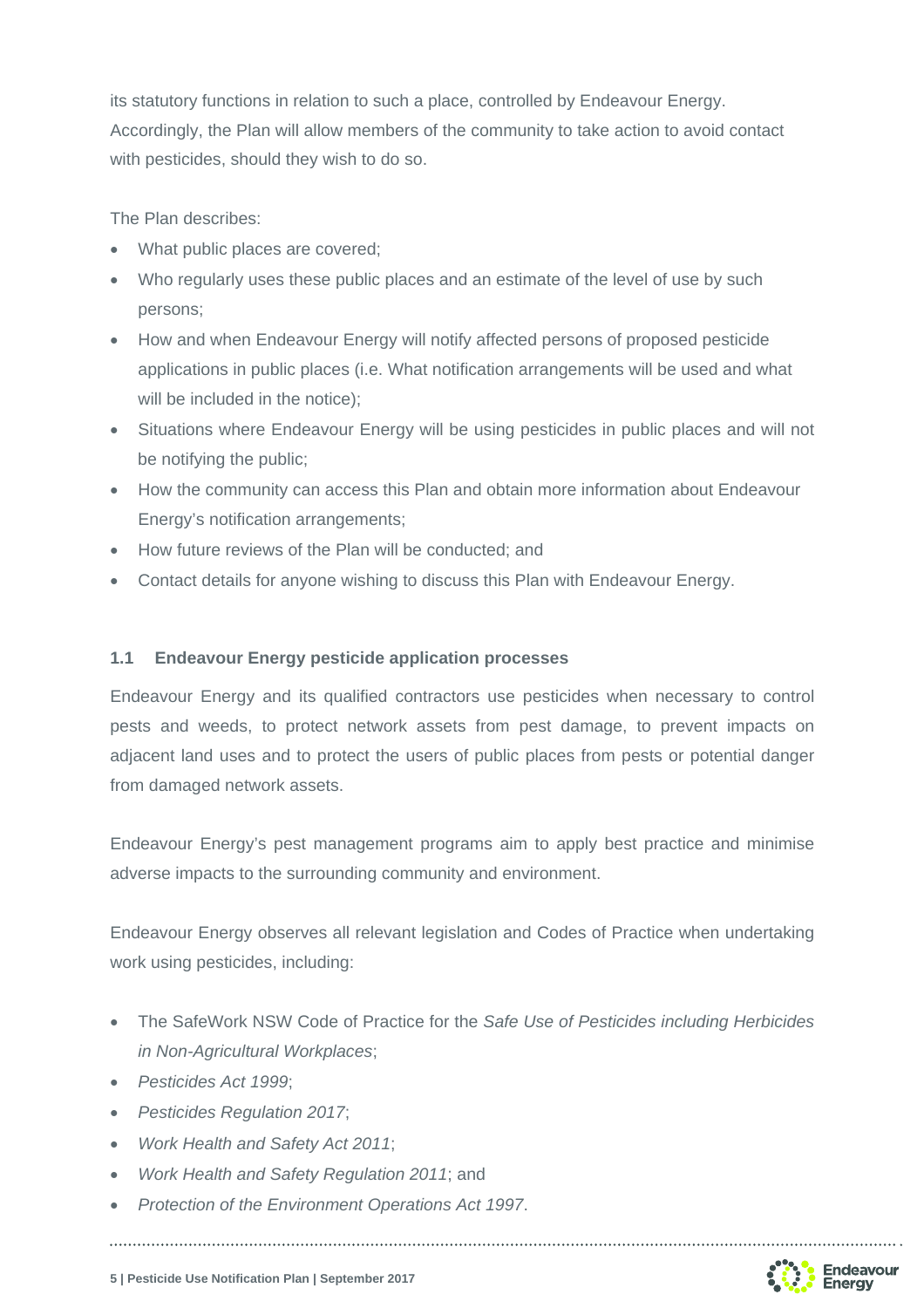All personnel who are engaged in using pesticides receive appropriate competency-based training within the Australian Qualifications Framework (AQF). All team members must hold an AQF3 qualification and the supervisor of each team must hold an AQF4 qualification. Chemical treatment is carried out in accordance with the manufacturer's directions (specimen label) and the Safety Data Sheet (SDS) requirements.

A summary of Endeavour Energy's pesticide usage can be found in Table 1.

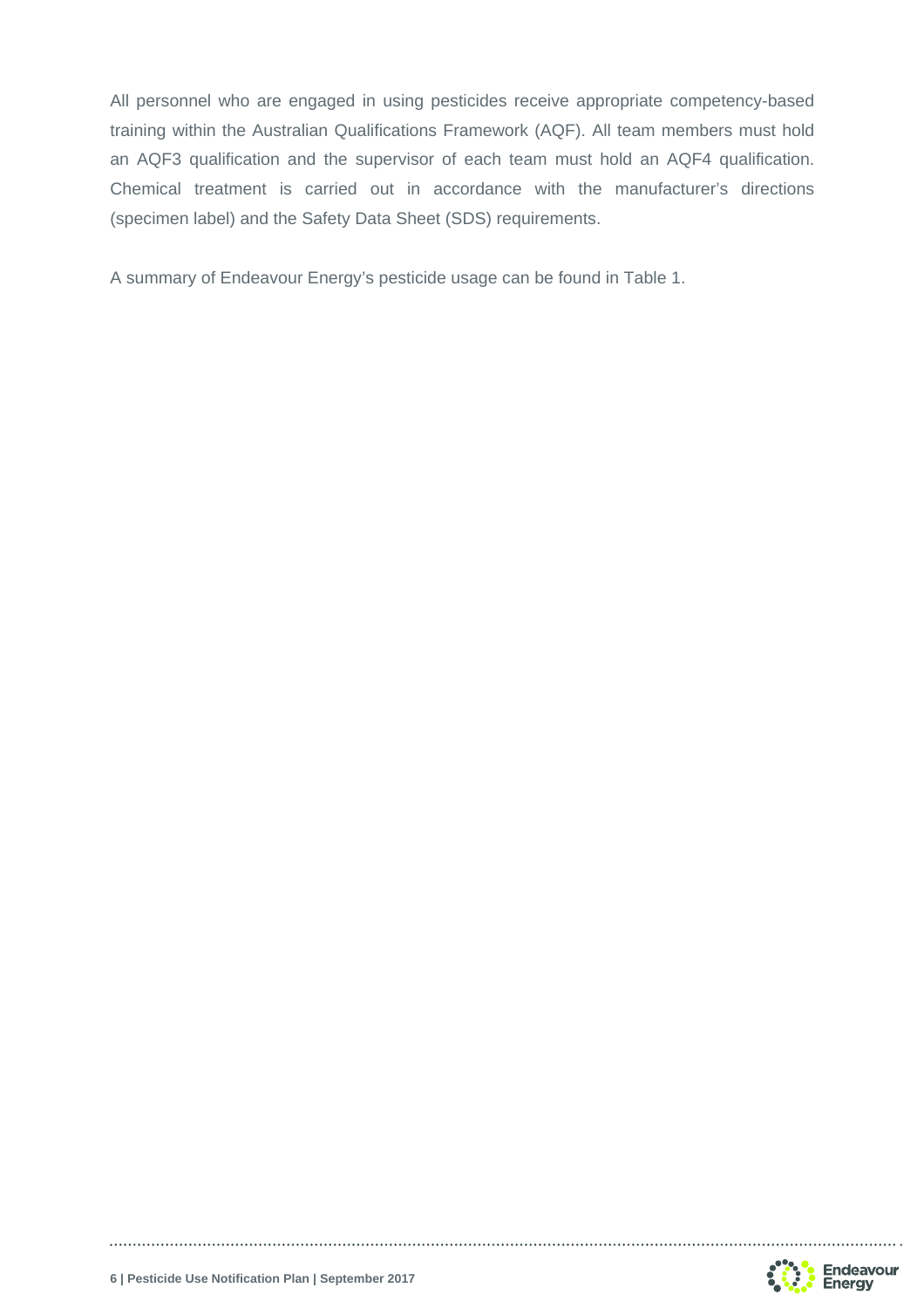**Table 1 Summary of Endeavour Energy pesticide usage** 

| <b>Pesticide</b>              | <b>Form</b>           | <b>Application Method</b>         | <b>Applied to</b>           | <b>Frequency</b> |
|-------------------------------|-----------------------|-----------------------------------|-----------------------------|------------------|
| Fungicide                     | <b>Solid</b>          | <b>Hand</b>                       | <b>Timber poles</b>         | 4.5 yearly pole  |
| <b>Termiticide</b>            | Liquid, paste or dust | Either injected directly into the | Base of timber pole that is | inspections.     |
|                               |                       | pole, sprayed in small quantities | below the ground.           |                  |
|                               |                       | externally (below ground level),  |                             |                  |
|                               |                       | or applied in a plastic bandage   |                             |                  |
|                               |                       | to the pole base below ground     |                             |                  |
|                               |                       | level.                            |                             |                  |
| Herbicide (glyphosate)        | Liquid (e.g. Roundup) | Stem injection, sprayed directly  | Foliage having the ability  | As required.     |
|                               |                       | onto foliage (subject to weather  | to grow in the clearance    |                  |
|                               |                       | conditions and label              | zone surrounding            |                  |
|                               |                       | specifications), or cut and paint | overhead powerlines.        |                  |
|                               |                       | stump (preferred method).         |                             |                  |
| <b>Household insecticides</b> | Aerosol               | Spray can.                        | Incidental infestations of  | As required.     |
|                               |                       |                                   | ants, spiders, wasps,       |                  |
|                               |                       |                                   | cockroaches, etc.           |                  |
| <b>Rodenticides</b>           | Solid baits (e.g.     | Placement of baits by hand in     | Infestations of mice and    | As required.     |
|                               | Ratsack)              | designated bait stations.         | rats.                       |                  |

Refer to Section 7 for definitions of the pesticides listed above.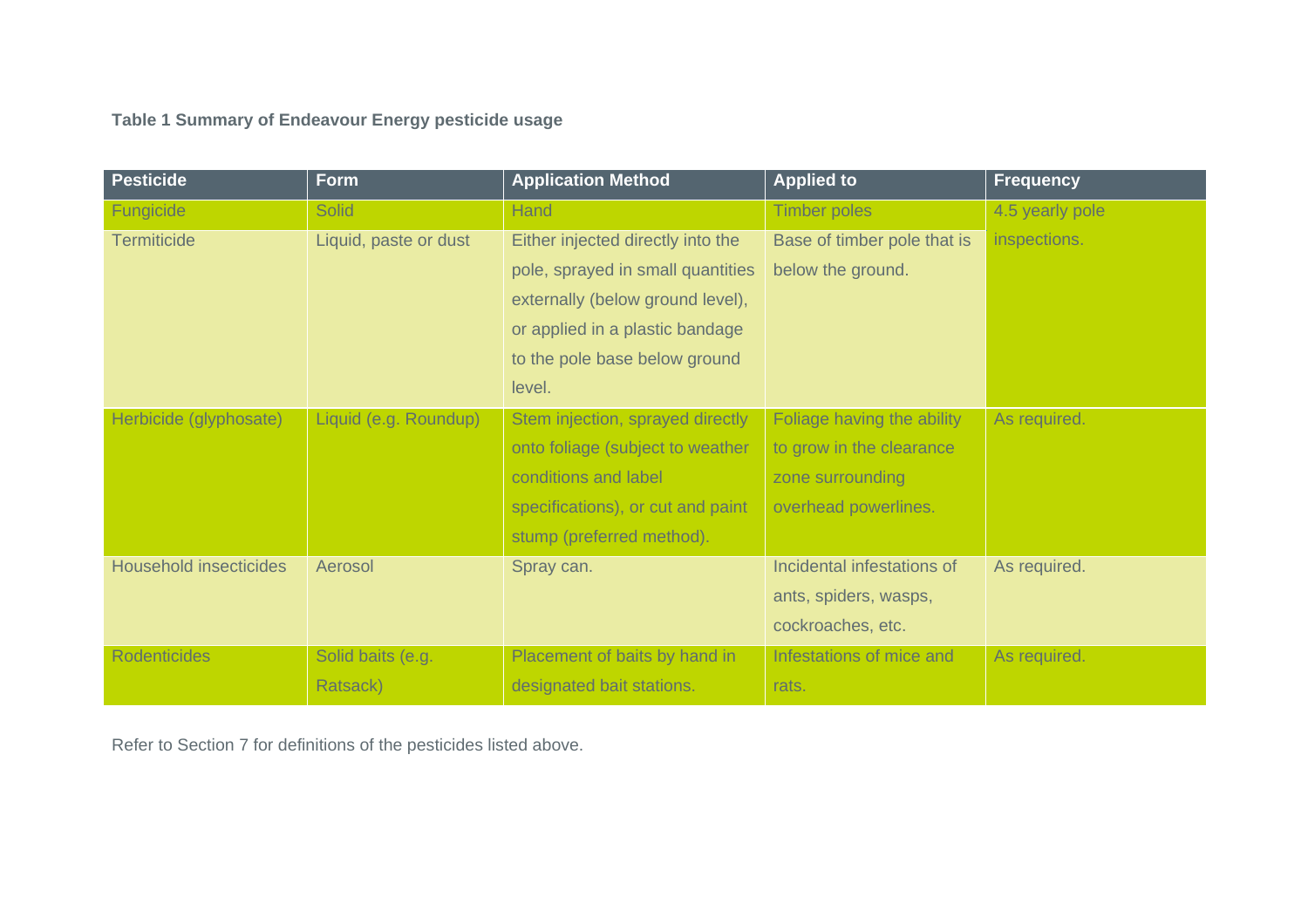## **2.0 Public places covered by this Plan**

Endeavour Energy proposes to use pesticides in the following categories of prescribed public places that are either owned by Endeavour Energy or, to the extent that Endeavour Energy is required to carry out its statutory functions in relation to such places used by Endeavour Energy to maintain electricity infrastructure:

- Public parks and gardens;
- Playgrounds;
- Picnic areas;
- Sporting fields, ovals and golf courses;
- Road verges, reserves, footpaths, laneways and pathways;
- Easements accessible to the public (including National Parks and other lands reserved under the *National Parks and Wildlife Act 1974*, State Forests and Crown lands); and
- Schools and TAFE facilities (excluding building interiors).

User groups who may access these areas include:

- Children,
- Adults.
- Elderly Persons,
- Workers, and
- Students.

An estimate of the level of community use of the above listed public places, and regular user groups is summarised in Table 2 along with the type of pesticide use in each public place.

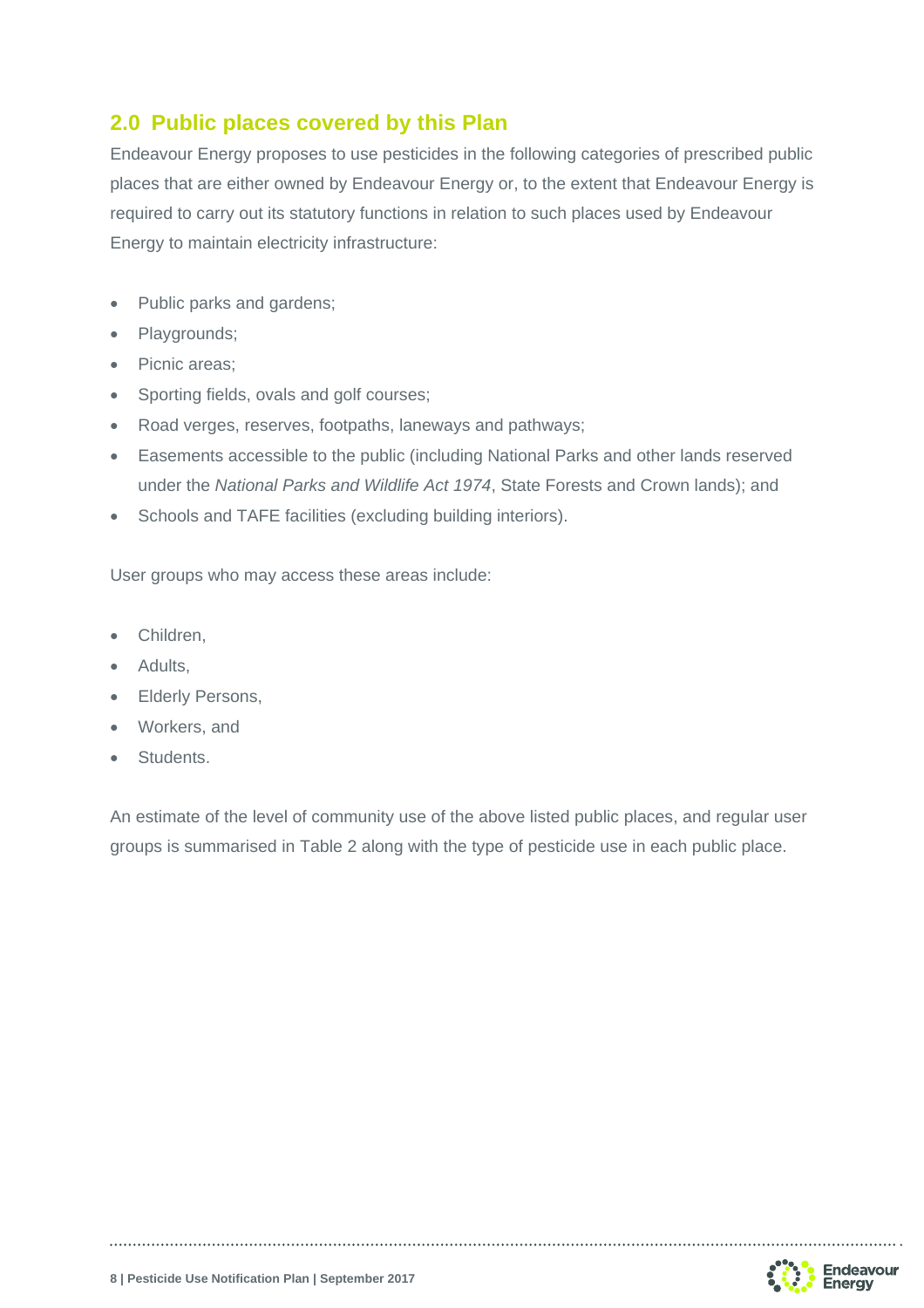**Table 2: Endeavour Energy pesticide usage in relation to public places and their users** 

| <b>Public Places</b><br><b>Used By Endeavour Energy</b>                                                                                                           | <b>Regular User Groups</b>                                                                                  | <b>Level Of Access</b><br><b>By User Groups</b> | <b>Type Of Pesticide</b><br><b>Use</b> |
|-------------------------------------------------------------------------------------------------------------------------------------------------------------------|-------------------------------------------------------------------------------------------------------------|-------------------------------------------------|----------------------------------------|
| <b>Public Parks and Gardens</b>                                                                                                                                   | Children, Adults, Elderly, Workers                                                                          | <b>High</b>                                     | 1, 2, 3, 4, 5, 6, 7, 8                 |
| Playgrounds                                                                                                                                                       | Children, Adults, Elderly, Workers                                                                          | <b>High</b>                                     | 1, 2, 3, 4, 5, 6, 7, 8                 |
| <b>Picnic Areas</b>                                                                                                                                               | Children, Adults, Elderly, Workers                                                                          | <b>High</b>                                     | 1, 2, 3, 4, 5, 6, 7, 8                 |
| Sporting Fields, Ovals and golf courses                                                                                                                           | Children, Adults, Elderly, Workers,<br>Sporting Clubs, School Groups,<br><b>General recreation, Golfers</b> | <b>High</b>                                     | 1, 2, 3, 4, 5, 6, 7, 8                 |
| Road verges, reserves, footpaths, laneways and pathways                                                                                                           | Children, Adults, Elderly, Workers,                                                                         | <b>Medium</b>                                   | 1, 2, 3, 4, 5, 6, 7, 8                 |
| Easements accessible to the public (including National Parks<br>or other lands reserved under the National Parks & Wildlife<br>Act, State Forests or Crown Lands) | Children, Adults, Elderly, Workers,<br><b>School Groups</b>                                                 | Medium to Low                                   | 1, 2, 3, 4, 5, 6, 7, 8                 |
| Schools and TAFE's (excluding building interiors)                                                                                                                 | Students, Children, Adults, Elderly,<br><b>Workers</b>                                                      | High                                            | 1, 2, 3, 4, 5, 6, 7, 8                 |
| Interiors of certain Endeavour Energy Buildings & Depots                                                                                                          | Children, Adults, Elderly, Workers                                                                          | Medium to Low                                   | 9, 10                                  |

#### **Type of pesticide use**

- 1. Timber pole treatment hand application of solid or paste fungicide inside pole & around pole base (below ground level).
- 2. Timber pole treatment hand painted application of liquid fungicide to treat damaged areas of treated poles (typically inside pole).
- 3. Timber pole treatment hand application of liquid residual termiticide to soil immediately around pole base (above ground).
- 4. Timber pole treatment hand application of solid bait termiticide inside plastic bandage (below ground level).
- 5. Timber pole treatment hand application of dust termiticide inside pole or inside termite gallery on the pole.
- 6. Vegetation control spot or spray application of glyphosate herbicide to vegetation by hand.
- 7. Vegetation cut stump spot application of herbicide to cut stumps by hand.
- 8. Hand application of aerosol insecticide spray to pole top equipment & inside locked substation cabinets.
- 9. Hand application of aerosol insecticide spray to floors, walls, cupboards, etc.
- 10. Hand application of solid rodenticide baits.

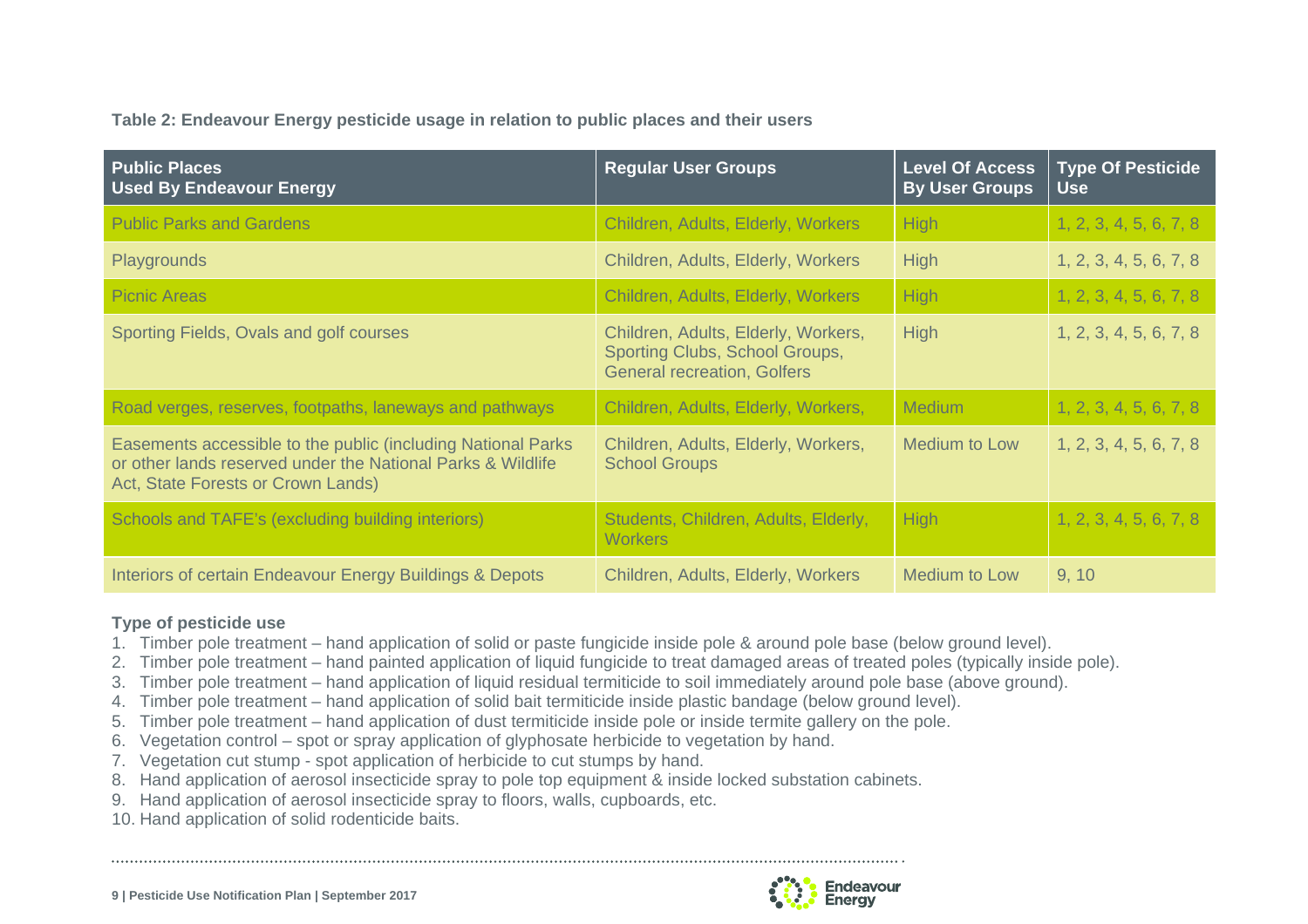## **3.0 Notification arrangements**

This section of the Plan describes how and when Endeavour Energy will provide notice of proposed pesticide use in prescribed public places.

These notification arrangements are based on Endeavour Energy's *risk-based* assessment of:

- The level of usage of prescribed public places where pesticides may be used;
- The extent to which members of the public who are most likely to be sensitive to pesticides (e.g. young children, pregnant women, sick and elderly people) are likely to use these areas;
- The extent to which activities generally undertaken in these areas by the public could lead to some direct contact with pesticides;
- The types of pesticide used;
- Where, how and in what quantities they are applied:
- Where they reside once applied; and
- The resulting accessibility and contact risk to the public.

Notice of types of pesticide use and relevant pesticides applied will be provided by a combination of signs<sup>1</sup> displayed at the site during pesticide application and information on Endeavour Energy's website.

Individuals and organisations may also choose to contact Endeavour Energy to request information about pesticide use in their area by providing an electricity pole number which can be cross-referenced with our database. Contact details are provided in section 6.

In public places where multiple agencies have individual responsibilities for land management and where there are no physical or visible boundaries, the agency undertaking the pesticide application will follow their own Pesticide Use Notification Plan. This will include any incidental pesticide application in such areas.

Table 3 sets out the notification arrangements for Endeavour Energy's pesticide applications.

<sup>1</sup> Signs placed by Endeavour Energy may be removed by unauthorised persons or subjected to vandalism. Whilst Endeavour Energy will make every effort to replace signs removed or vandalised it cannot guarantee that this will occur in all situations.

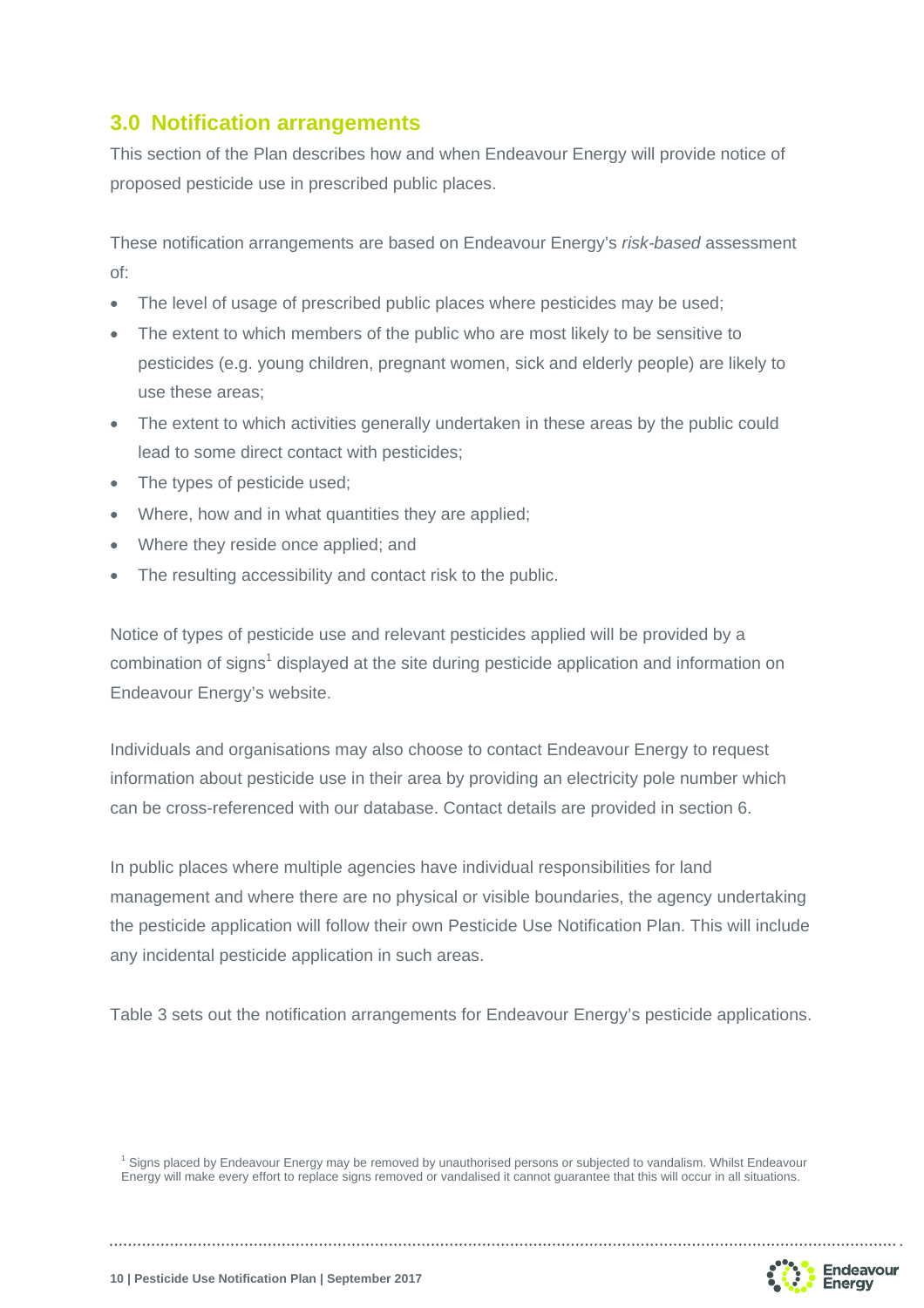|                                                                                                                                           | <b>Type of pesticide use</b>                                                                                                                           |                                                                                                                                                                                          |                                                                                                                                                                 |                                                                                                                                                 |                                                                                                                                                 |                                                                                                                       |                                                                                                 |                                                                                                                                        |                                                                                                      |                                                                 |
|-------------------------------------------------------------------------------------------------------------------------------------------|--------------------------------------------------------------------------------------------------------------------------------------------------------|------------------------------------------------------------------------------------------------------------------------------------------------------------------------------------------|-----------------------------------------------------------------------------------------------------------------------------------------------------------------|-------------------------------------------------------------------------------------------------------------------------------------------------|-------------------------------------------------------------------------------------------------------------------------------------------------|-----------------------------------------------------------------------------------------------------------------------|-------------------------------------------------------------------------------------------------|----------------------------------------------------------------------------------------------------------------------------------------|------------------------------------------------------------------------------------------------------|-----------------------------------------------------------------|
| <b>Prescribed</b><br>public place                                                                                                         | 1. Timber pole<br>treatment $-$<br>hand application<br>of solid or paste<br>fungicide inside<br>pole & around<br>pole base<br>(below ground<br>level). | 2. Timber pole<br>treatment $-$<br>hand painted<br>application of<br>liquid fungicide<br>to treat<br>damaged areas<br>of treated poles<br>(typically inside<br>pole or below<br>ground). | 3. Timber pole<br>treatment $-$<br>hand<br>application of<br>liquid residual<br>termiticide to<br>soil<br>immediately<br>around pole<br>base (above<br>ground). | 4. Timber pole<br>treatment $-$<br>hand<br>application of<br>solid bait<br>termiticide<br>inside plastic<br>bandage<br>(below ground<br>level). | 5. Timber pole<br>treatment $-$<br>hand<br>application of<br>dust<br>termiticide<br>inside pole or<br>inside termite<br>gallery on the<br>pole. | 6. Vegetation<br>control - spot<br>or spray<br>application of<br>glyphosate<br>herbicide to<br>vegetation by<br>hand. | 7. Vegetation<br>cut stump -<br>spot<br>application of<br>herbicide to<br>cut stumps by<br>hand | 8. Hand<br>application of<br>aerosol<br>insecticide<br>spray to pole<br>top equipment<br>& inside<br>locked<br>substation<br>cabinets. | 9. Hand<br>application of<br>aerosol<br>insecticide<br>spray to floors.<br>walls,<br>cupboards, etc. | 10. Hand<br>application of<br>solid rodenticide<br><b>baits</b> |
| <b>Public Parks and</b><br>Gardens                                                                                                        | $\overline{\mathsf{x}}$                                                                                                                                | $\overline{\mathsf{x}}$                                                                                                                                                                  | $\checkmark$                                                                                                                                                    | $\overline{\mathsf{x}}$                                                                                                                         | $\checkmark$                                                                                                                                    | $\checkmark$                                                                                                          | $\checkmark$                                                                                    | $\overline{\mathsf{x}}$                                                                                                                | N/A                                                                                                  | N/A                                                             |
| Playgrounds                                                                                                                               | $\overline{\mathsf{x}}$                                                                                                                                | $\boldsymbol{\mathsf{x}}$                                                                                                                                                                | $\checkmark$                                                                                                                                                    | $\boldsymbol{\mathsf{x}}$                                                                                                                       | $\checkmark$                                                                                                                                    | $\checkmark$                                                                                                          | $\checkmark$                                                                                    | $\boldsymbol{\mathsf{x}}$                                                                                                              | N/A                                                                                                  | N/A                                                             |
| <b>Picnic Areas</b>                                                                                                                       | $\overline{\mathsf{x}}$                                                                                                                                | $\times$                                                                                                                                                                                 | $\checkmark$                                                                                                                                                    | $\overline{\mathsf{x}}$                                                                                                                         | $\checkmark$                                                                                                                                    | $\checkmark$                                                                                                          | $\checkmark$                                                                                    | $\overline{\mathsf{x}}$                                                                                                                | N/A                                                                                                  | N/A                                                             |
| <b>Sporting Fields,</b><br>Ovals and golf<br>courses                                                                                      | $\overline{\mathsf{x}}$                                                                                                                                | $\boldsymbol{\mathsf{x}}$                                                                                                                                                                | $\checkmark$                                                                                                                                                    | $\boldsymbol{\mathsf{x}}$                                                                                                                       | $\checkmark$                                                                                                                                    | $\checkmark$                                                                                                          | $\checkmark$                                                                                    | $\boldsymbol{\mathsf{x}}$                                                                                                              | N/A                                                                                                  | N/A                                                             |
| Road verges,<br>reserves,<br>footpaths,<br>laneways and<br>pathways                                                                       | $\overline{\mathsf{x}}$                                                                                                                                | $\overline{\mathsf{x}}$                                                                                                                                                                  | $\overline{\mathsf{x}}$                                                                                                                                         | $\overline{\mathsf{x}}$                                                                                                                         | $\overline{\mathsf{x}}$                                                                                                                         | $\checkmark$                                                                                                          | $\overline{\mathsf{x}}$                                                                         | $\overline{\mathsf{x}}$                                                                                                                | N/A                                                                                                  | N/A                                                             |
| Network assets &<br>easements<br>accessible to the<br>public (including<br><b>National Parks</b><br>etc. State Forests<br>or Crown Lands) | $\boldsymbol{\times}$                                                                                                                                  | $\boldsymbol{\times}$                                                                                                                                                                    | $\overline{\mathsf{x}}$                                                                                                                                         | $\boldsymbol{\times}$                                                                                                                           | $\overline{\mathsf{x}}$                                                                                                                         | $\checkmark$                                                                                                          | $\overline{\mathsf{x}}$                                                                         | $\boldsymbol{\mathsf{x}}$                                                                                                              | N/A                                                                                                  | N/A                                                             |
| Schools and<br>TAFE's (excluding<br>building interiors)                                                                                   | $\overline{\mathsf{x}}$                                                                                                                                | $\overline{\mathsf{x}}$                                                                                                                                                                  | $\checkmark$                                                                                                                                                    | $\overline{\mathsf{x}}$                                                                                                                         | $\checkmark$                                                                                                                                    | $\checkmark$                                                                                                          | $\checkmark$                                                                                    | $\overline{\mathsf{x}}$                                                                                                                | N/A                                                                                                  | N/A                                                             |
| Interiors of certain<br>Endeavour<br><b>Energy Buildings</b><br>& Depots                                                                  | N/A                                                                                                                                                    | N/A                                                                                                                                                                                      | N/A                                                                                                                                                             | N/A                                                                                                                                             | N/A                                                                                                                                             | N/A                                                                                                                   | N/A                                                                                             | $\boldsymbol{\mathsf{x}}$                                                                                                              | $\boldsymbol{\mathsf{x}}$                                                                            | $\boldsymbol{\mathsf{x}}$                                       |
| Within or adjacent<br>to Sensitive<br>Places                                                                                              | $\overline{\mathsf{x}}$                                                                                                                                | $\boldsymbol{\times}$                                                                                                                                                                    | $\checkmark$                                                                                                                                                    | $\overline{\mathsf{x}}$                                                                                                                         | $\checkmark$                                                                                                                                    | $\checkmark$                                                                                                          | $\checkmark$                                                                                    | $\boldsymbol{\times}$                                                                                                                  | N/A                                                                                                  | N/A                                                             |

**Table 3: Notification arrangements for Endeavour Energy pesticide application** 

- Notice by display of signage during the pesticide application. - No specific notice will be given **N/A** - Not applicable

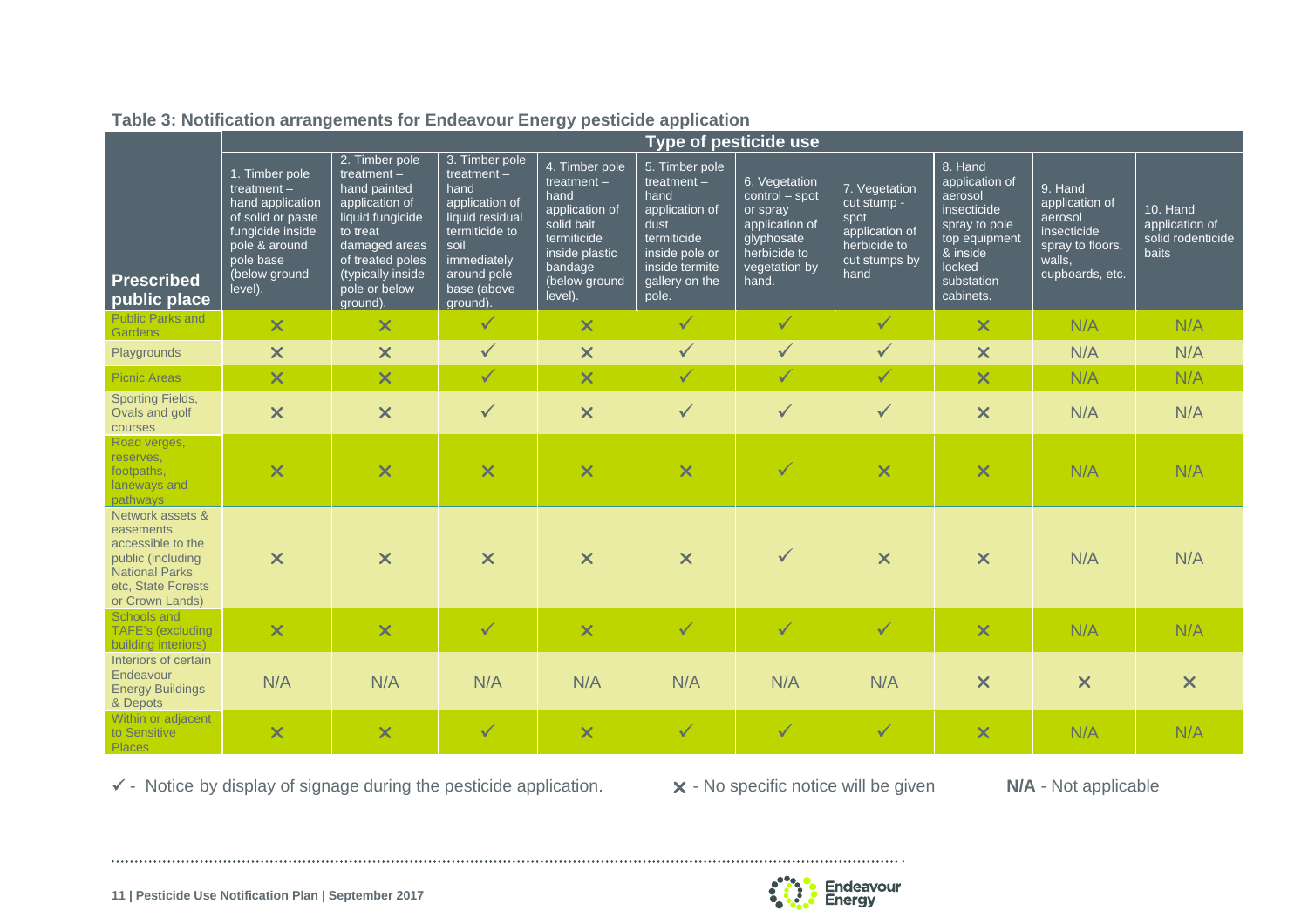#### **3.1 Emergency pesticide applications**

In cases where emergency pesticide applications in public places are required to manage biting or dangerous pests (such as wasps, bees, venomous spiders, fleas, bird mites or rodents), Endeavour Energy will provide notice by posting signs nearby at the time of the application, where possible. If this is not possible, Endeavour Energy will provide information via the employee / contractor applying the pesticide, upon request.

#### **3.2 Pesticide contractors and lessees of public places**

Where Endeavour Energy engages contractors to apply pesticides on its behalf, we will ensure that notification is made by the contractors in accordance with the requirements of this Plan.

Where persons or organisations hold an existing lease on Endeavour Energy land that remains a public place and if they use pesticides in this area, Endeavour Energy will require notification in accordance with the requirements of this plan.

#### **3.3 When notification will not be provided**

Other than information provided on Endeavour Energy's website and unless stated elsewhere in this Plan, Endeavour Energy does not intend to provide notice for the following pesticide applications (numbering system from Table 2 continued).

### **1. Timber pole treatment – hand application of solid or paste fungicide inside pole & around pole base (below ground level)**

 Generally, the amount of pesticides used for each treatment of an Endeavour Energy timber pole is small. All pesticides are applied by competent trained staff or contractors who are qualified in accordance with the *Pesticides Regulation 2017*. All timber pole treatments are recorded in Endeavour Energy's asset management system.

## **2. Timber pole treatment – hand painted application of liquid fungicide to treat damaged areas of treated poles (typically inside pole or below ground)**

 Application of solid and/or paste fungicide occurs either within the pole itself and/or around the pole base beneath the soil. The solid fungicides are either small rods (about the size, shape and consistency of a large piece of blackboard chalk) placed inside holes drilled into the timber poles (the holes are plugged afterwards) or small pellets of the same material contained inside a plastic bandage that is wrapped around the base of the pole, below ground level. The paste is injected into any holes in the

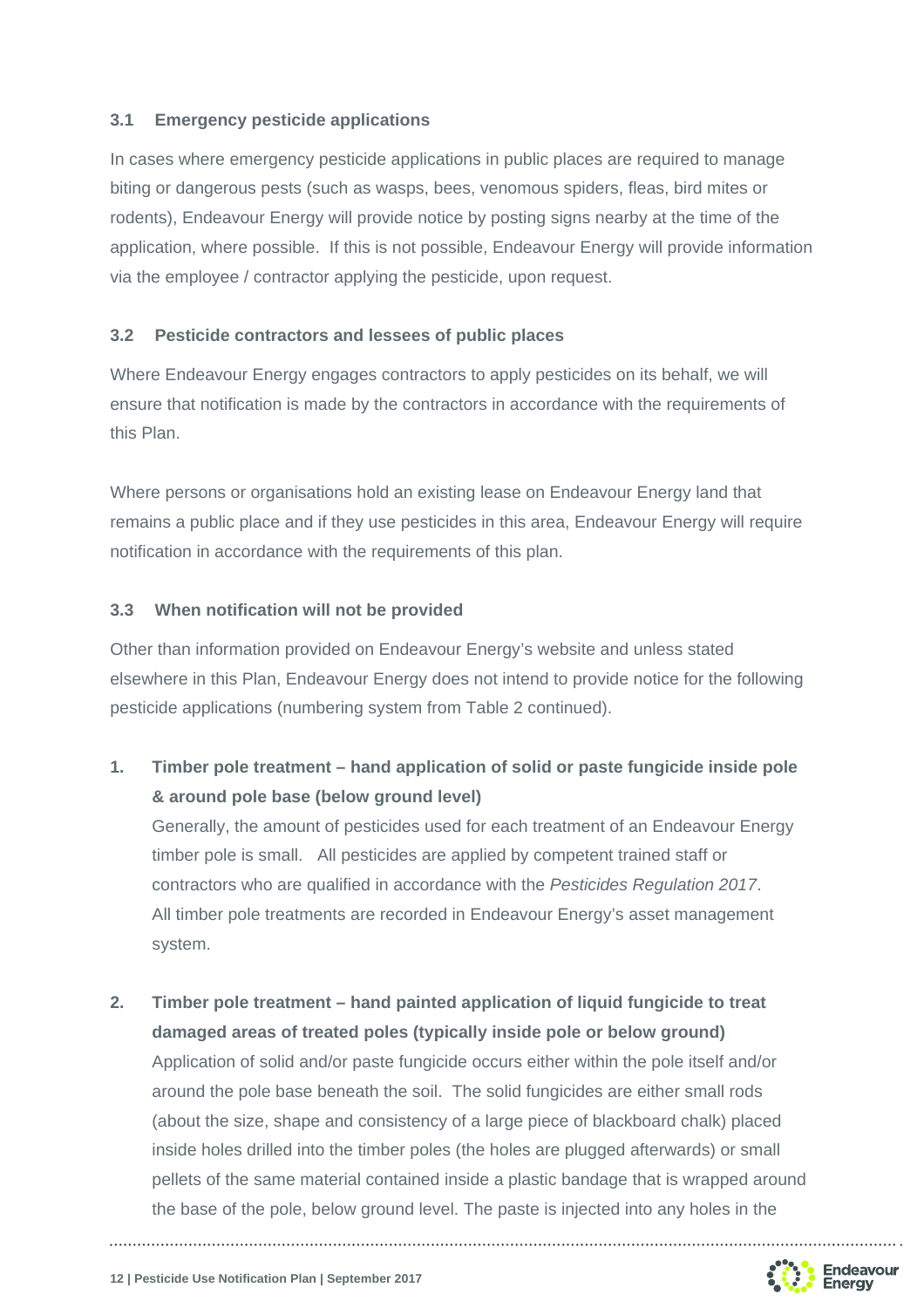timber and is also wrapped on a bandage around the pole base, all below ground level. The pesticide consists of naturally occurring minerals salts to control rot in the timber. The opportunity for contact with the general public during application is negligible as there are no significant fumes, vapours, mists or spray drifts and the pesticides are not reasonably accessible following application.

Application of liquid fungicide paint to damaged poles occurs by hand using a paint brush where several teaspoons of fungicide paint is applied to scarred areas of a timber pole beneath the damaged sapwood. This is done to repair mechanical damage from car accidents and the like. The paint is absorbed into the timber fibres and dries quickly. The opportunity for contact with the general public during application is negligible as there are no significant fumes, vapours, mists or spray drifts and the pesticides are not reasonably accessible following application.

**3. Timber pole treatment – hand application of liquid residual termiticide to soil immediately around pole base (above ground)** 

Notification for this treatment will not be provided where the pesticide application occurs in areas where the frequency of access by the public and duration of exposure are not high. This includes: road verges, reserves, footpaths, laneways and pathways and easements accessible to the public (including National Parks etc, State Forests or Crown Lands).

## **4. Timber pole treatment – hand application of solid bait termiticide inside plastic bandage (below ground level)**

Application of solid bait termiticide is done by hand and involves placing two sealed plastic bags of termiticide inside a protective container secured and sealed to the timber pole. The container cover is secured using tamper-resistant fixings and is sealed against weather ingress. The opportunity for contact with the general public during application is negligible as there are no fumes, vapours, mists or spray drifts and the pesticides are not reasonably accessible following application.

## **5. Timber pole treatment – hand application of dust termiticide inside pole or inside termite gallery on the pole**

Notification for this treatment will not be provided where the pesticide application occurs in areas where the frequency of access by the public and duration of exposure are not high. This includes: road verges, reserves, footpaths, laneways and pathways and easements accessible to the public (including National Parks etc, State Forests or Crown Lands).



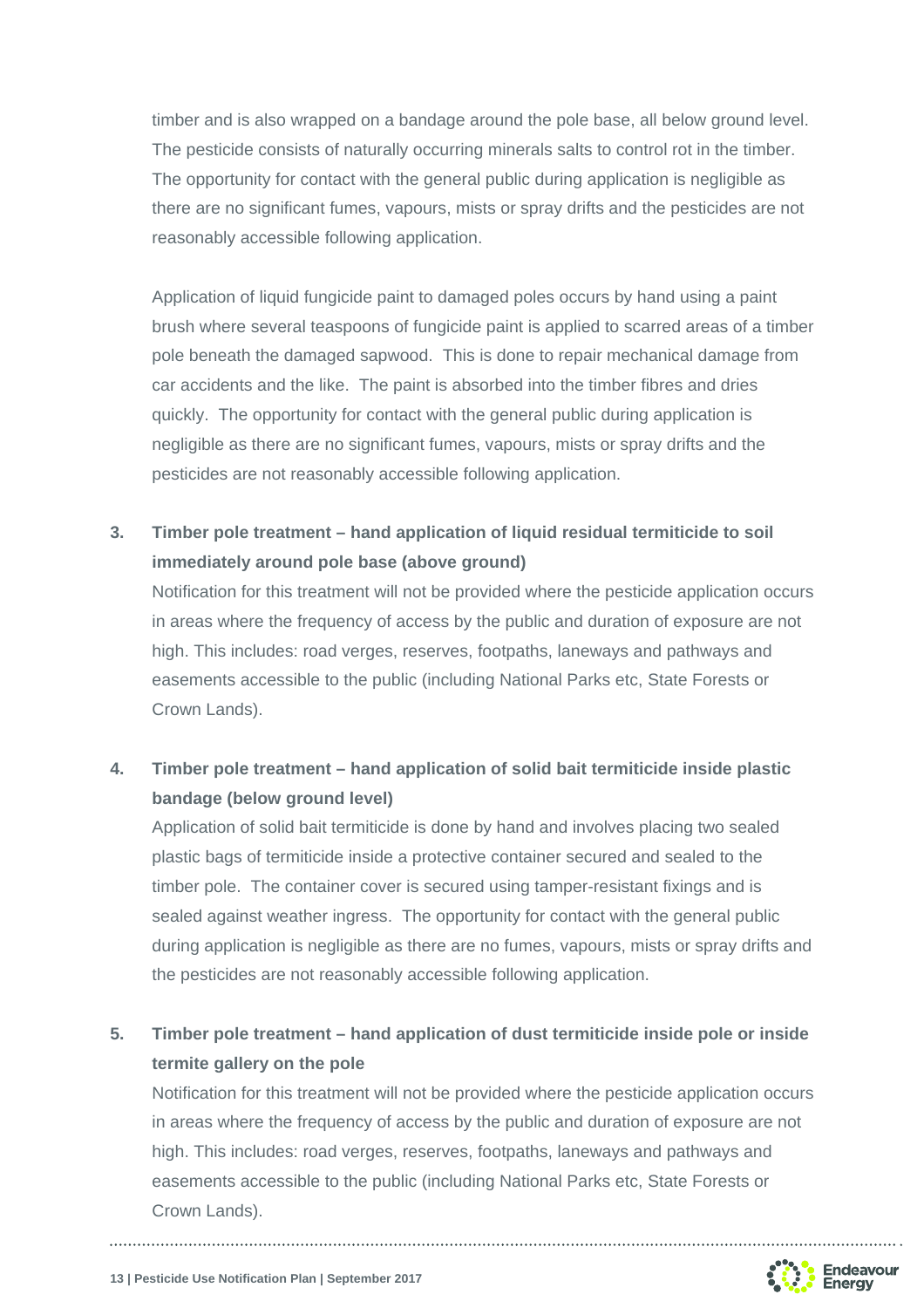#### **7. Vegetation cut stump - spot application of herbicide to cut stumps by hand**

Notification for this treatment will not be provided where the pesticide application occurs in areas where the frequency of access by the public and duration of exposure are not high. This includes: road verges, reserves, footpaths, laneways and pathways and easements accessible to the public (including National Parks, State Forests or Crown Lands).

## **8. Hand application of aerosol insecticide spray to pole top equipment & inside locked substation cabinets**

Application by hand of aerosol insecticides occurs on pole top equipment (approximately 10 m above ground) or inside the locked cabinets of ground level substations to remove insect pests such as wasps, spiders or ants that could potentially pose a threat to staff or contractors who need to work on the equipment, or possibly to members of the public in the vicinity of the equipment. These insecticides are readily available products and are applied to a very localised area with no general access to the public. The opportunity for contact with the general public during application is negligible as there are no significant fumes, vapours, mists or spray drifts and the pesticides are not reasonably accessible following application.

#### **9 &10. Hand application of aerosol insecticide spray to floors, walls, cupboards, etc; and hand application of solid rodenticide baits**

Application by hand of aerosol insecticides spray and rodenticide baits inside Endeavour Energy buildings and Depots is typically done outside of business hours to reduce potential risks to staff or to the public (in those limited areas accessible to the public). The opportunity for contact with the general public during application is negligible as there are no significant ongoing fumes, vapours, mists or spray drifts and the pesticides are not reasonably accessible following application.

#### **Other**

Spot weed control or cut stump applications inside Endeavour Energy Depots and Substations is done by hand using domestically available pesticides and typically occurs in areas not accessible to the public. The opportunity for contact with the general public during application is negligible as there are no significant ongoing fumes, vapours, mists or spray drifts and the pesticides are not reasonably accessible following application.

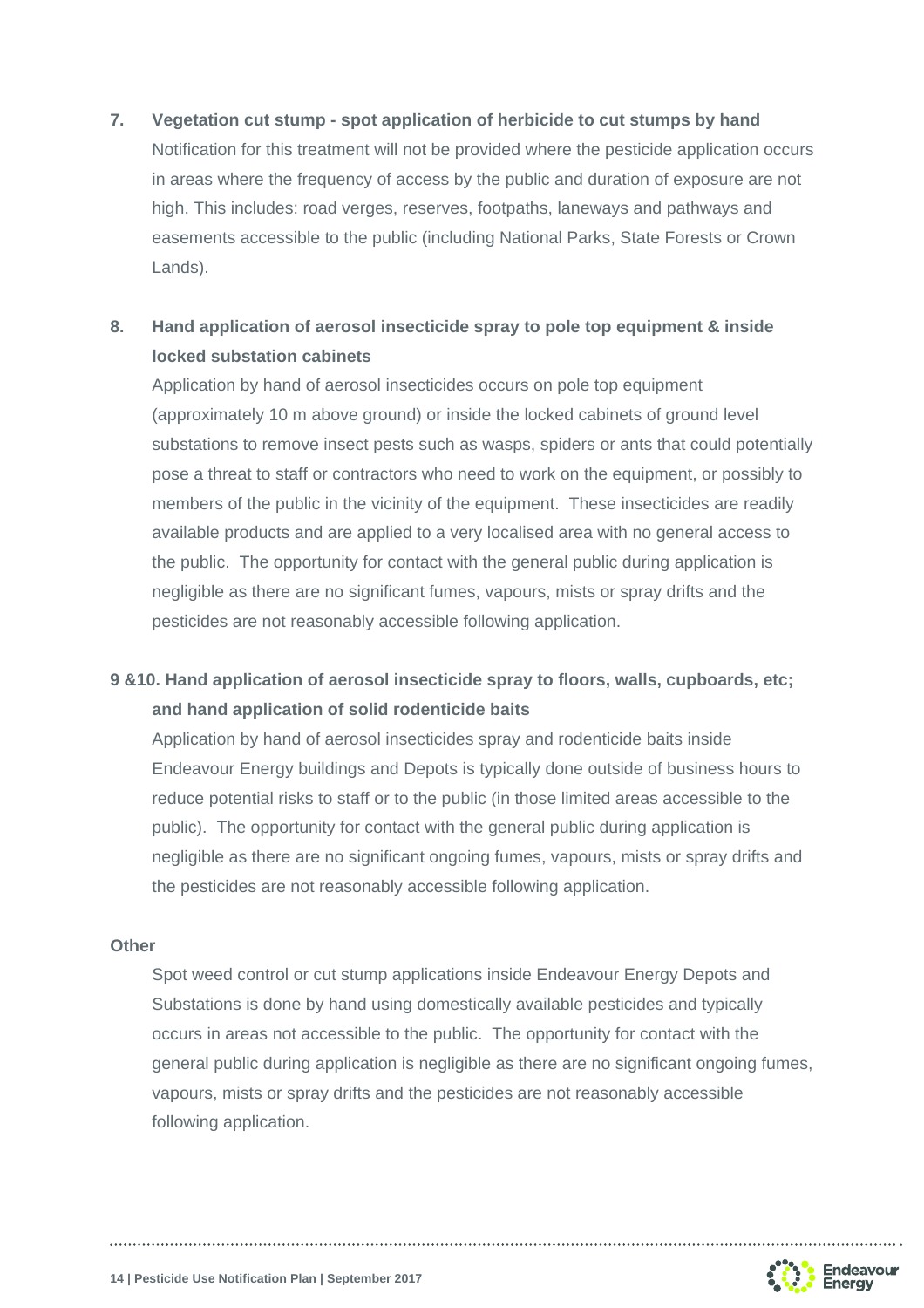## **4.0 What information will be provided**

In accordance with clause 20(1) (h) of the *Pesticides Regulation 2009*, notices of proposed pesticide use will include all of the following information:

- Full product name of the pesticide to be used:
- Purpose of the use, clearly setting out what pest or pests are being treated;
- Proposed date(s) or date range of the pesticide use;
- Place where the pesticide is to be used;
- Contact telephone number and email address of the Endeavour Energy or contractor representative who can be contacted to discuss the notice;
- Any warnings regarding re-entry to, or use of, the place of application specified on the product label or the Australian Pesticides and Veterinary Medicines Authority (APVMA) permit.

Signs will be of a standardised design that will be easily recognisable to the public and workers.

As previously mentioned, Endeavour Energy's website will have a dedicated area that describes its programmed, reactive and, if practicable, emergency pesticide use in public places. A link will be provided to this notification Plan and the relevant website address will be publicised.



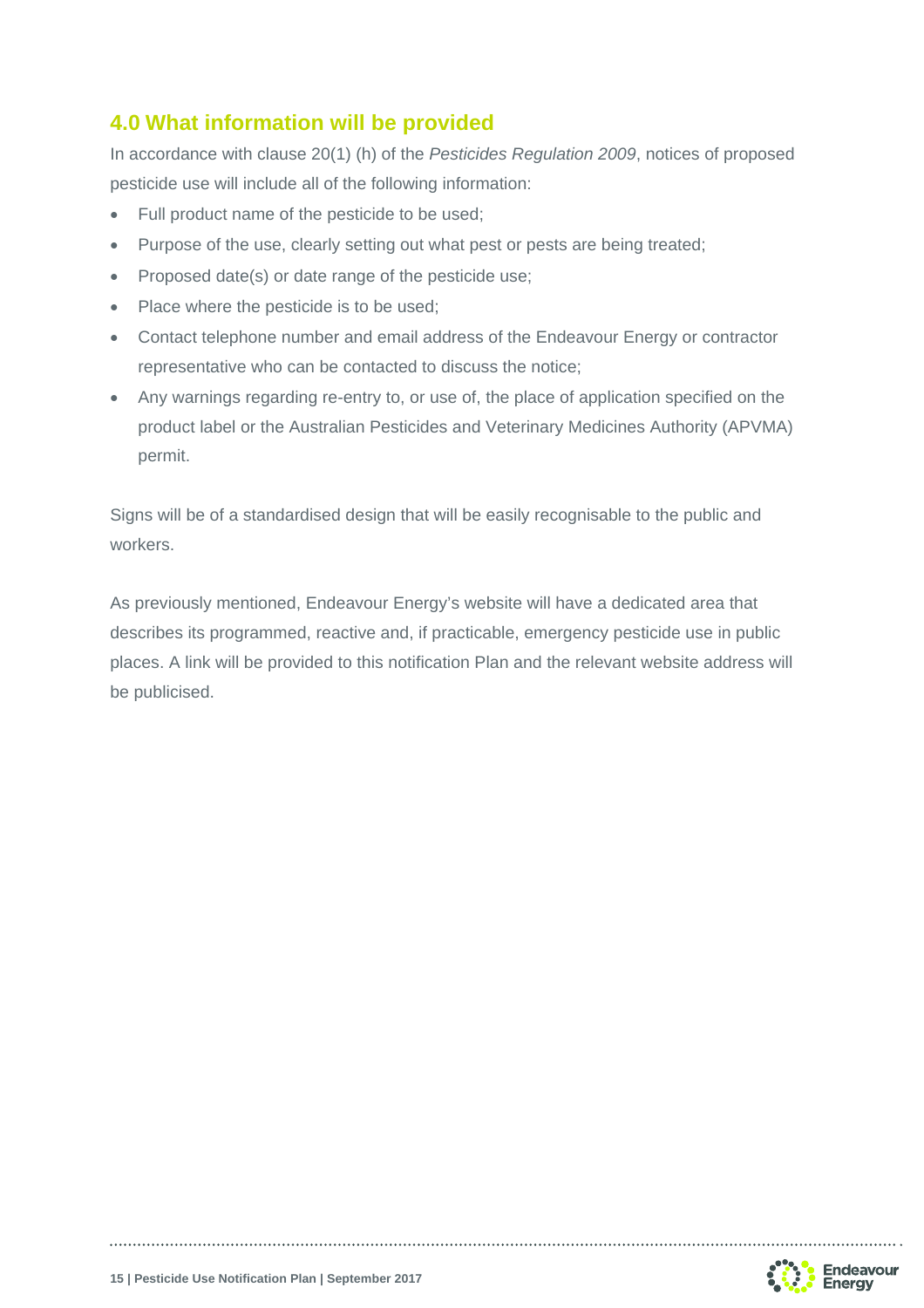### **5.0 How the community will be informed of the Plan and any future revisions**

The community can access the Plan from the Endeavour Energy website at www.endeavourenergy.com.au

Endeavour Energy will advise the community of any future significant revisions of the Plan, by:

- Making a copy of the plan available for public viewing free of charge in Endeavour Energy's main offices, during office hours, at: 51 Huntingwood Drive, Huntingwood NSW 2148.
- Placing a copy of the plan on the Endeavour Energy website at www.endeavourenergy.com.au
- Placing a notice in
	- The *Daily Telegraph*, and
	- The *Illawarra Mercury*.
- Letter to General Managers of relevant Local Authorities.

## **6.0 Contact details**

Anyone wishing to contact Endeavour Energy to discuss the Plan, provide comments or to obtain specific details of pesticide applications in public places should contact:

Environmental Business Partner Team Leader Endeavour Energy PO Box 811 Seven Hills NSW 1730

Phone: 131 081

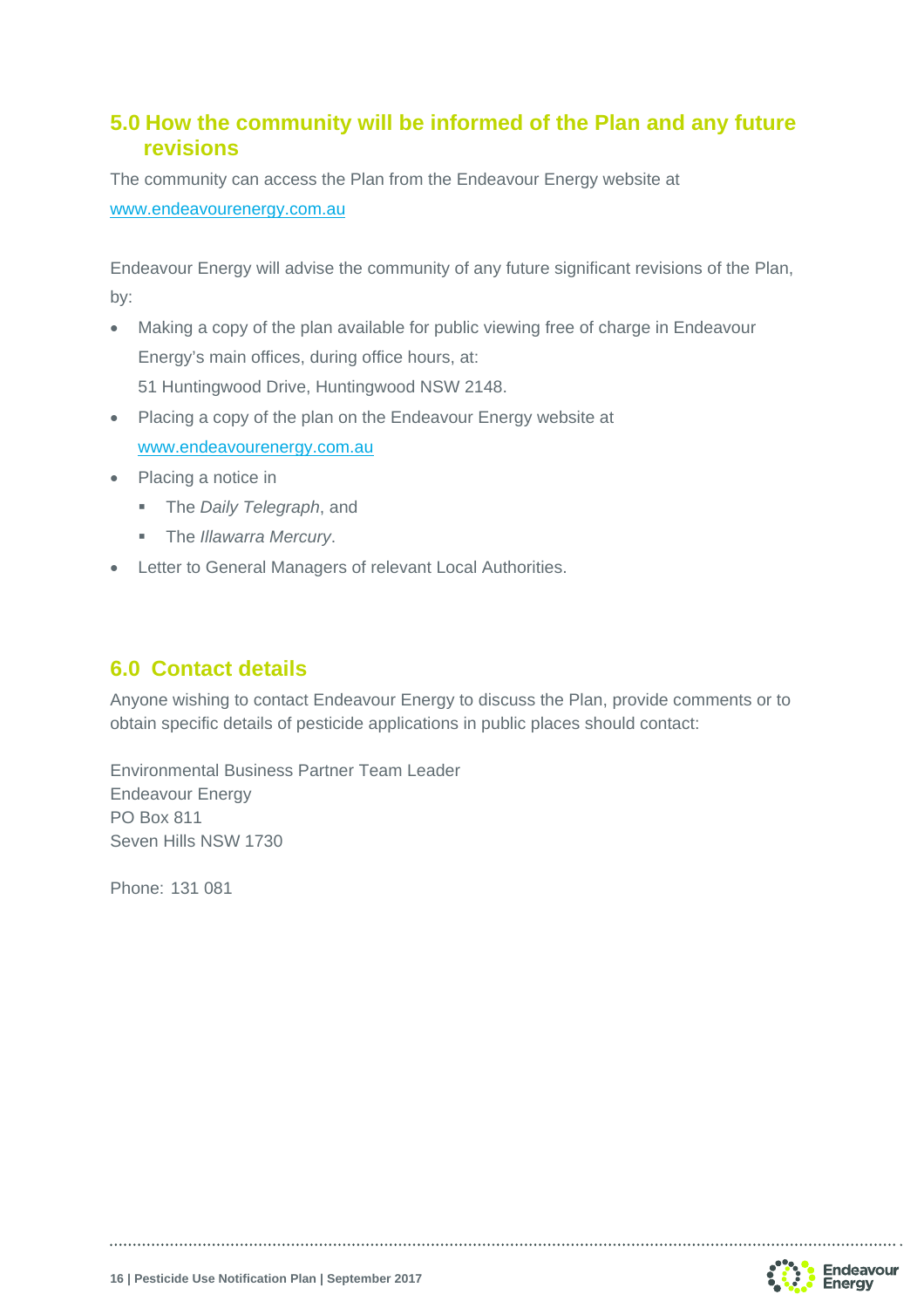## **7.0 Definitions**

- **Pesticide:** Any substance or mixture of substances used to destroy, suppress or alter the life cycle of any pest. A pesticide can be a naturally derived or synthetically produced substance. Pesticides include, but are not limited to, herbicides, insecticides, fungicides, termiticides and rodenticides. Under the NSW *Pesticides Act 1999*, a pesticide is an 'agricultural chemical product' as defined in the Commonwealth *Agricultural and Veterinary Chemicals Code Act 1994*, namely: 'a substance or mixture of substances that is represented, imported, manufactured, supplied or used as a means of directly or indirectly:
	- a. destroying, stupefying, repelling, inhibiting the feeding of, or preventing infestation by or attacks of, any pest in relation to a plant, a place or a thing; or
	- b. destroying a plant; or
	- c. modifying the physiology of a plant or pest so as to alter its natural development, productivity, quality or reproductive capacity; or
	- d. modifying an effect of another agricultural chemical product; or
	- e. attracting a pest for the purpose of destroying it.'
- **Herbicide:** These destroy, suppress or prevent the spread of a weed or other unwanted vegetation; for example, the herbicide glyphosate is used to control a range of weeds in home gardens, bushland and agricultural situations.
- **Insecticide:** These destroy, suppress, stupefy, inhibit the feeding of, or prevent infestations or attacks by, an insect. Insecticides are used to control a wide variety of insect pests, including thrips, aphids, moths, fruit flies and locusts. In NSW, pesticides include products such as flea powders and liquids used externally on animals. Injections or other medicines administered internally to treat animals are veterinary medicines and are excluded.
- **Fungicide:** These control, destroy, render ineffective or regulate the effect of a fungus; for example, fungicides are used to treat grey mould on grape vines and fruit trees.
- **Termiticide:** Insecticide used to control termites.
- **Rodenticide:** Pesticide used in the control or eradication of rodents such as mice and rats.

#### **Prescribed public place (in accordance with clause 39 of the** *Pesticides Regulation 2017***):**

- a. Any of the following to which the public is entitled to have access (whether or not on payment of a fee):
	- i. any public garden;
	- ii. any picnic area;
	- iii. any playground;
	- iv. any park, sporting field or oval;